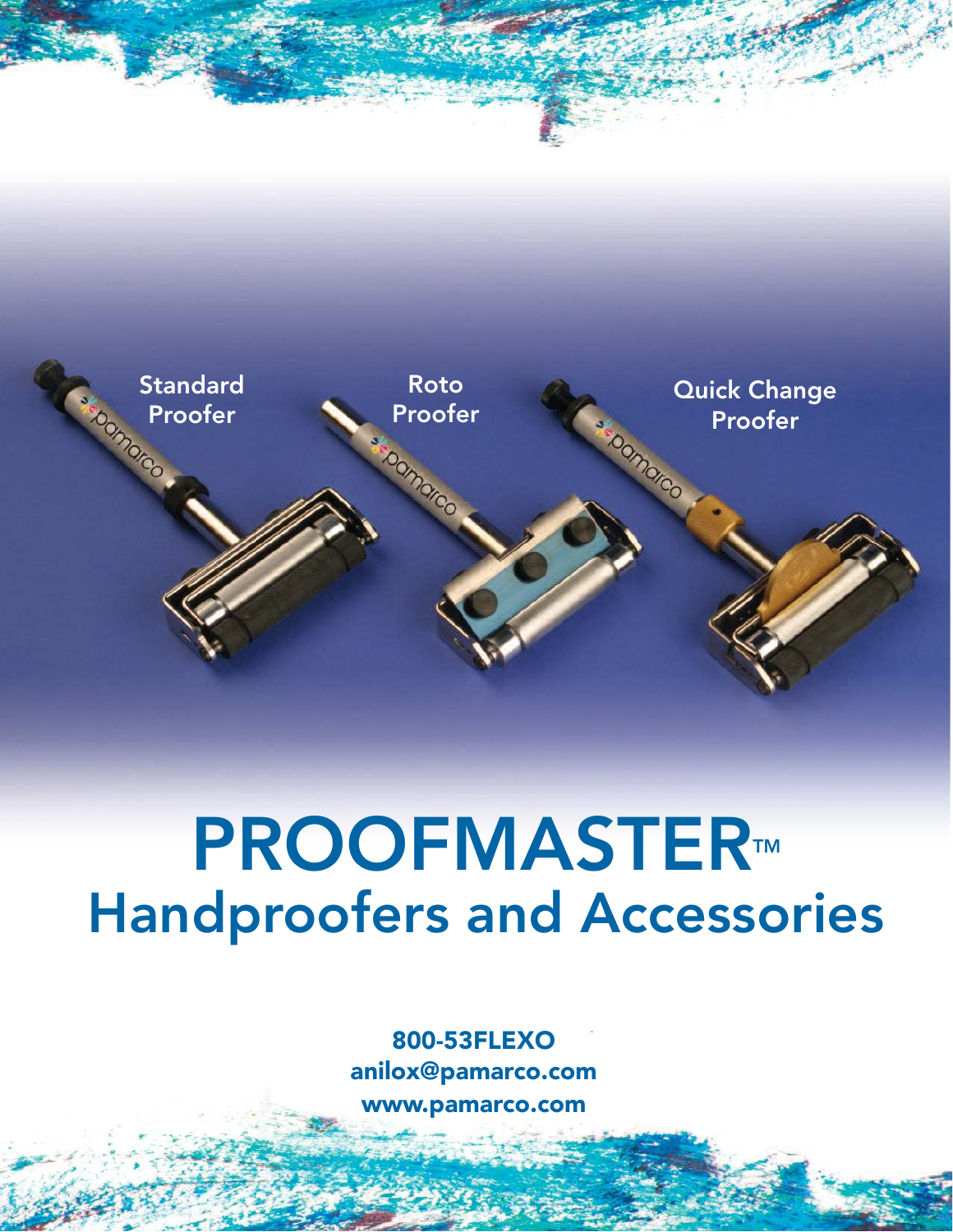# PROOFMASTER™ Handproofers and Accessories

Thank you for your interest in Pamarco Global Graphics products. The Pamarco ProofMaster™ Handproofer are industry standards, second to none for experimental and laboratory proofing of flexo inks and other fluid coating and coloring materials, on all surfaces: Polyethylene, Cellophane, Glassine, Metallic Foils, Plastic Films, Paper and Paperboard.

# Quick Change<sup>™</sup>



Chrome 250 LPI to Laser 360 LPI to Laser 440 LPI in seconds!

Pamarco is proud to introduce the Pamarco *Quick Change*TM Handproofer. The *Quick Change*TM is the result of years of development and working with the people who use handproofers to develop a handproofing system to handle their specific needs. Pull back once the rolls are disengaged. Pull back a second time and the roll carriage can come right out. The "easy grab" tab allows you to remove the roll carriage and insert the next one quickly and cleanly when you need to fine-tune your proofs.

### All Pamarco Handproofers are loaded with features:

#### • CUTTING EDGE TECHNOLOGY

While the *EVENFLO* roll a mechanically engraved chrome roll, has long been accepted as the standard for proofing, the *LASERFLO* roll is a ceramic coated and laser engraved roll capable of higher screen counts that duplicates the technology used on your press rolls today.

#### **HIGH QUALITY**

The same quality standards that go into the manufacture of our full size press rolls are used here. The result is a proofer that will give consistent proofs and years of trouble free service.

#### **EASE OF USE**

The Pamarco ProofMaster™ Precision Handproofers feature a compact easy to use design that makes it easy to set up and to do roll changes. In most cases it's only a matter of secondsbefore you are ready to go again.

### • QUICK DELIVERIES

Many items are kept in stock and are ready to be delivered to you— Most within 24 hours.

#### • EASE OF ORDERING

You can phone us, fax us, e-mail us, and you can even order on-line. It is our mission to make dealing with us as seamless as possible.

#### **EASE OF PAYMENT**

We accept Visa and MasterCard for payment on your purchases.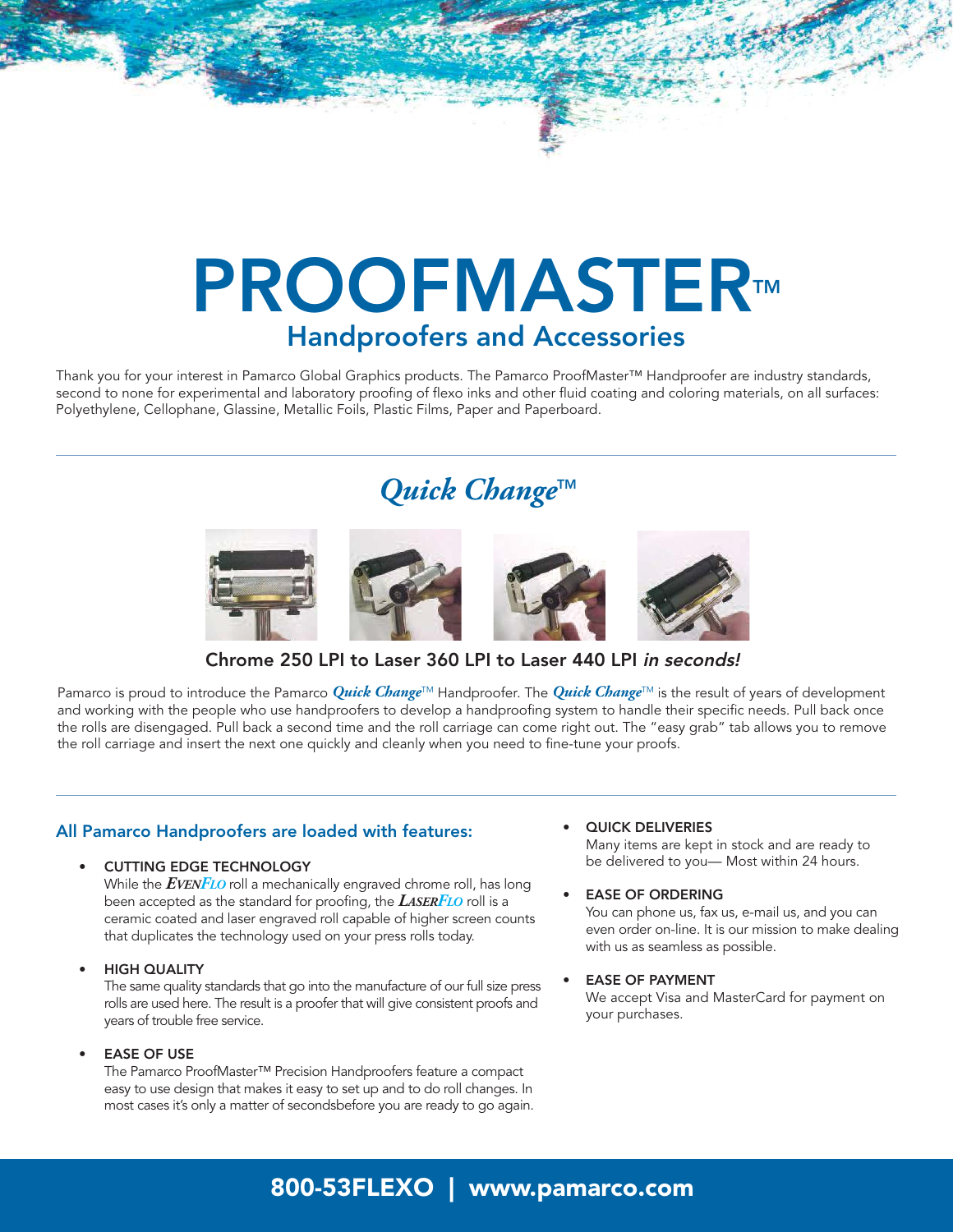# Quick Change<sup>™</sup> Handproofers

- ITEM <sup>730</sup> *Quick Change*TM COMPLETE HANDPROOFER *EVENFLO* MECHANICAL ANILOX ROLL & RUBBER ROLL
- <sup>731</sup> *Quick Change*TM COMPLETE HANDPROOFER *LASERFLO* LASER ANILOX ROLL & RUBBER ROLL
- <sup>732</sup> *Quick Change*TM STARTER KIT HANDPROOFER WITH 3 *EVENFLO* MECHANICAL ANILOX ROLL ASSEMBLIES
- <sup>733</sup> *Quick Change*TM STARTER KIT HANDPROOFER WITH 3 *LASERFLO* LASER ANILOX ROLL ASSEMBLIES
- <sup>734</sup> *Quick Change*TM ROLL CARRIAGE (WITH BEARINGS) WITH 3 *EVENFLO* MECHANICAL ANILOX ROLL ASSEMBLIES
- <sup>735</sup> *Quick Change*TM HANDLE ONLY (NO ROLL CARRIAGE OR ROLLS)

## Handproofers and Accessories

- ITEM 704 COMPLETE STANDARD HANDPROOFER *EVENFLO* MECHANICAL ANILOX ROLL & RUBBER ROLL
- 691 COMPLETE STANDARD HANDPROOFER *LASERFLO* LASER ANILOX ROLL & RUBBER ROLL
- 695 STANDARD HANDLE ONLY (NO ROLL CARRIAGE OR ROLLS)







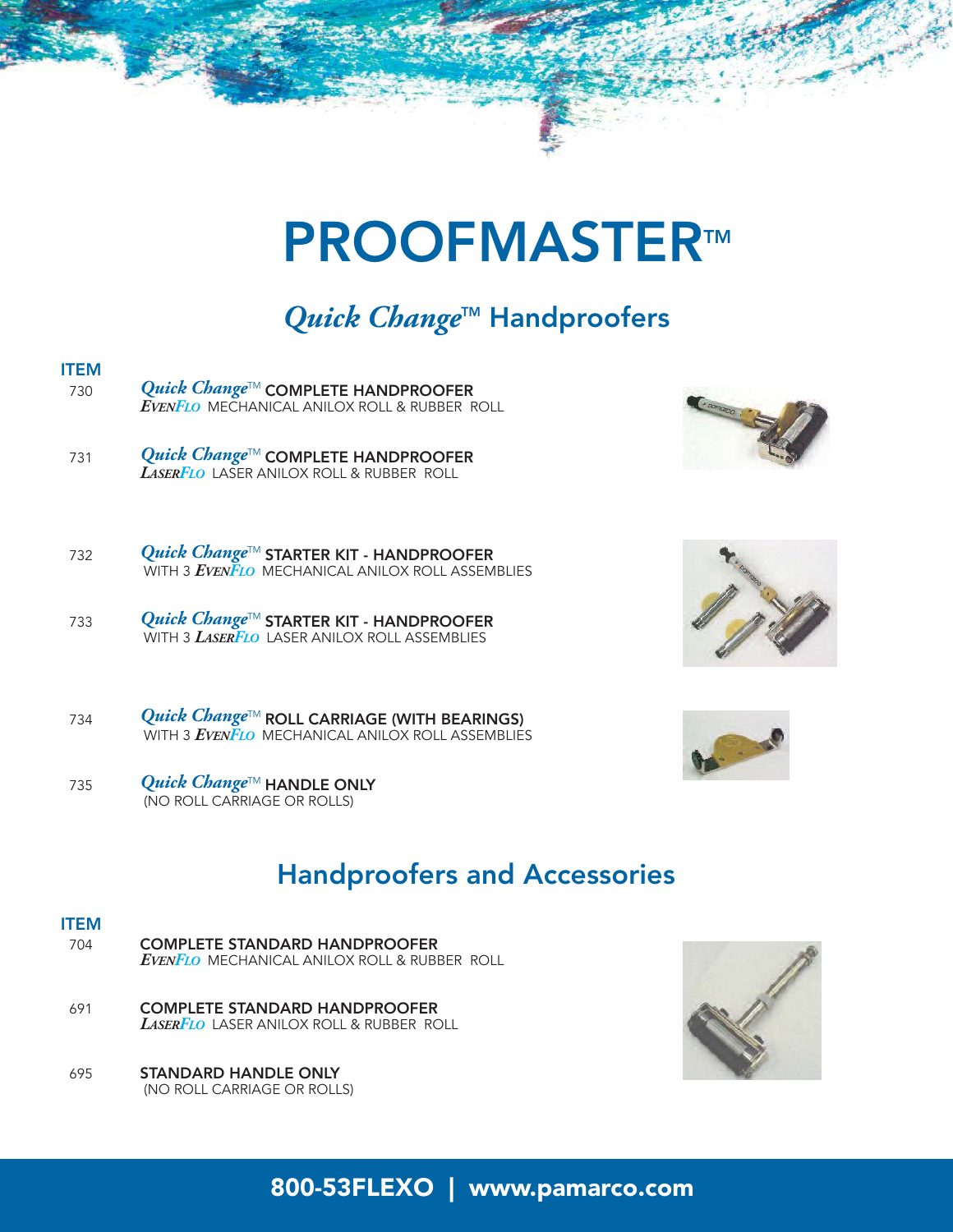## Handproofers and Accessories

### ITEM

- 705 COMPLETE ROTO PROOFER *EVENFLO* ANILOX ROLL, NEOPRENE PAD, STEEL DR. BLADE AND PARTS- NO RUBBER ROLL
- 692 COMPLETE ROTO PROOFER *LASERFLO* ANILOX ROLL, NEOPRENE PAD, DR. BLADE AND PARTS- NO RUBBER ROLL
- <sup>702</sup> *EVENFLO* MECHANICALLY ENGRAVED ANILOX ROLL (ANY ENGRAVING FROM OUR LIST)
- <sup>690</sup> *LASERFLO* LASER ENGRAVED ANILOX ROLL (ANY *LASERFLO* ENGRAVING)
- 703 RUBBER ROLLS (50/55 OR 70/75 DUROMETER)
- 701 PRECISION PROOFER MACHINE Use the Precision Proofer to create accurate, repeatable film thickness impressions on a complete spectrum of substrates. Based on an air-driven technology, the unit has a repeatable and adjustable proofing cycle. It also eliminates the variables of hand proofing-always giving the same speed, impression, anilox setting and film thickness readings as calibrated— So you have the exact QC/SPC required from proof to proof.
- 725 DOCTOR BLADE ASSEMBLY MOUNTS ON YOUR *Quick Change*TM OR STANDARD HANDPROOFER
- 726 SPARE DOCTOR BLADES (ROTOPROOFER AND DOCTOR BLADE ASSEMBLY)

### BEARING SET (2 UPPER OR 2 LOWER)

- 696 UPPER FOR RUBBER ROLLER<br>697 OWER FOR ANILOX ROLLER
- LOWER FOR ANILOX ROLLER
- 698 SPRINGS
- 699 NEOPRENE IMPRESSION PAD

















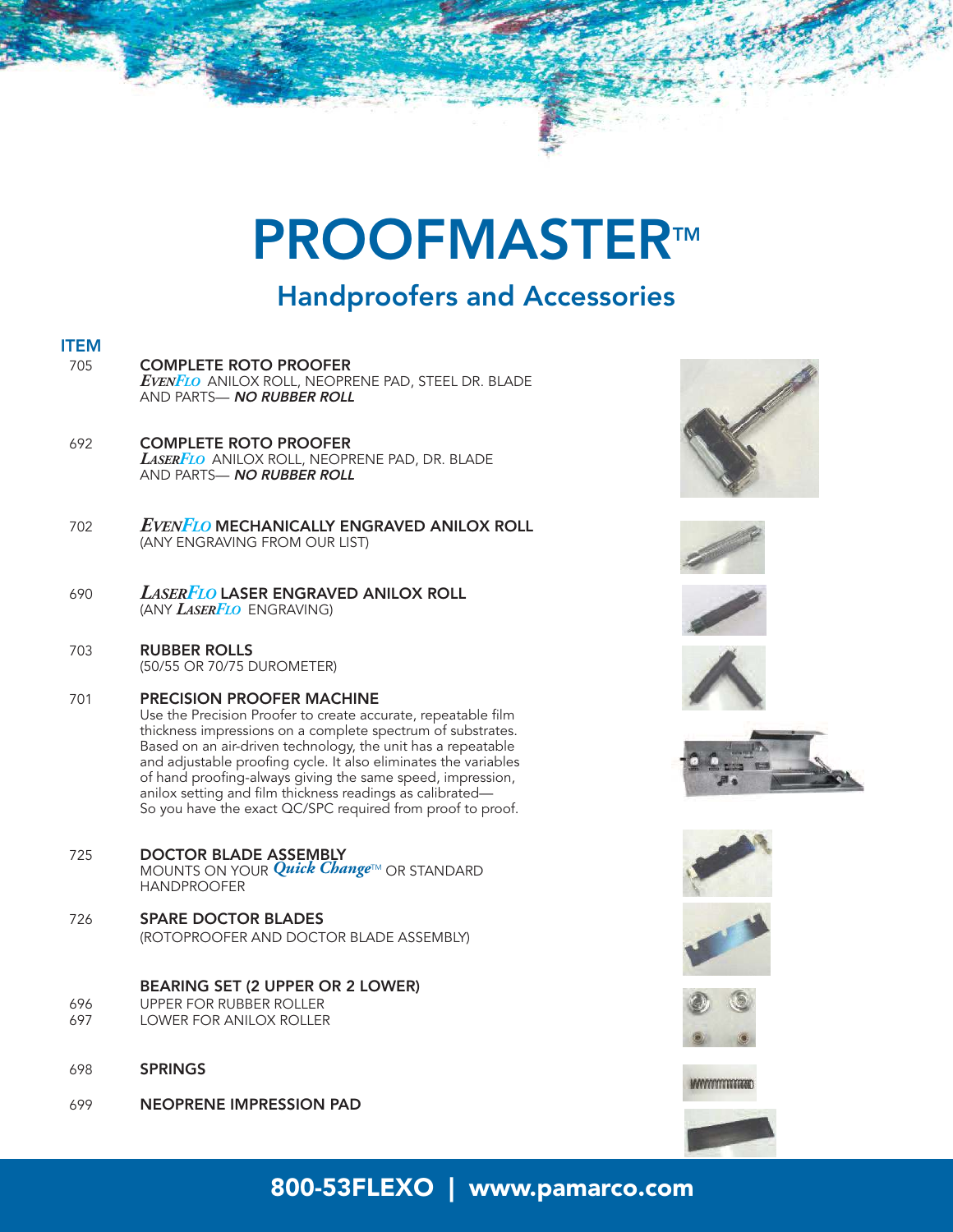## **Accessories**

### KEEP YOUR PROOFER CLEAN

708 PLATE BRUSHES

706 BRASS BRISTLE BRUSHES FOR CHROME ROLLS

707 STAINLESS STEEL BRUSHES

FOR LASER AND CERAMIC ROLLS

Pamarco Global Graphics recognizes how important it is to keep your handproofer clean for optimal performance. Attractively priced, our cleaners are safe, environmentally friendly and designed to work on the handproofer, rubber and anilox rolls. For Water, Solvent or UV applications.

### ITEM

665A CARETM PAD Cleaning aid specifically designed to penetrate deep into each anilox cell and provide maximum cleaning on even the most stubborn ink residues. (Discounts apply for quantity purchases)







727 **HANDHELD MICROSCOPE** (200X, 300X or 400X) The Pamarco Handheld Microscope allows for quick on-the-spot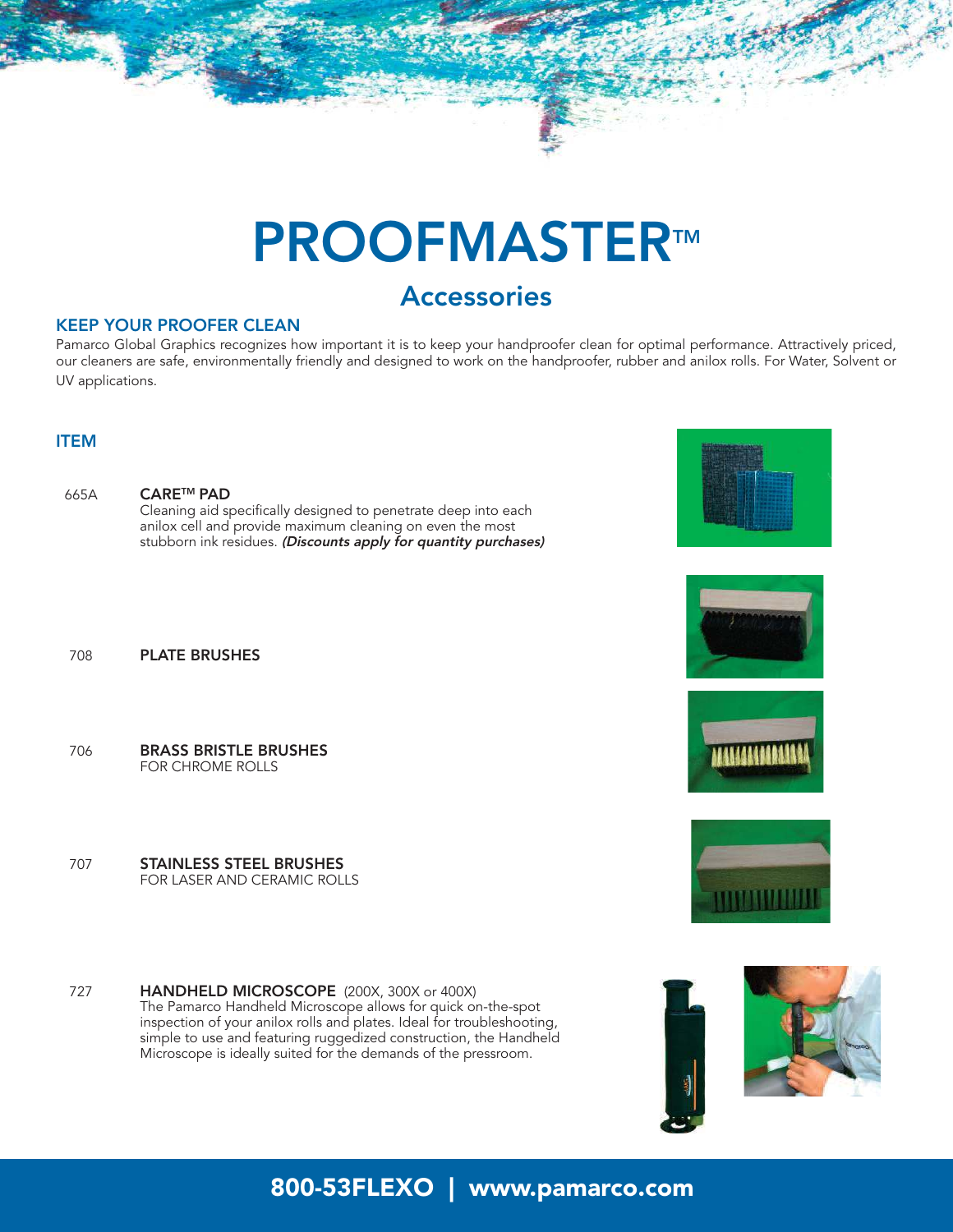## Replacement Parts

REPLACEMENT PARTS

REPLACEMENT PARTS ARE AVAILABLE— CONTACT US FOR PRICING

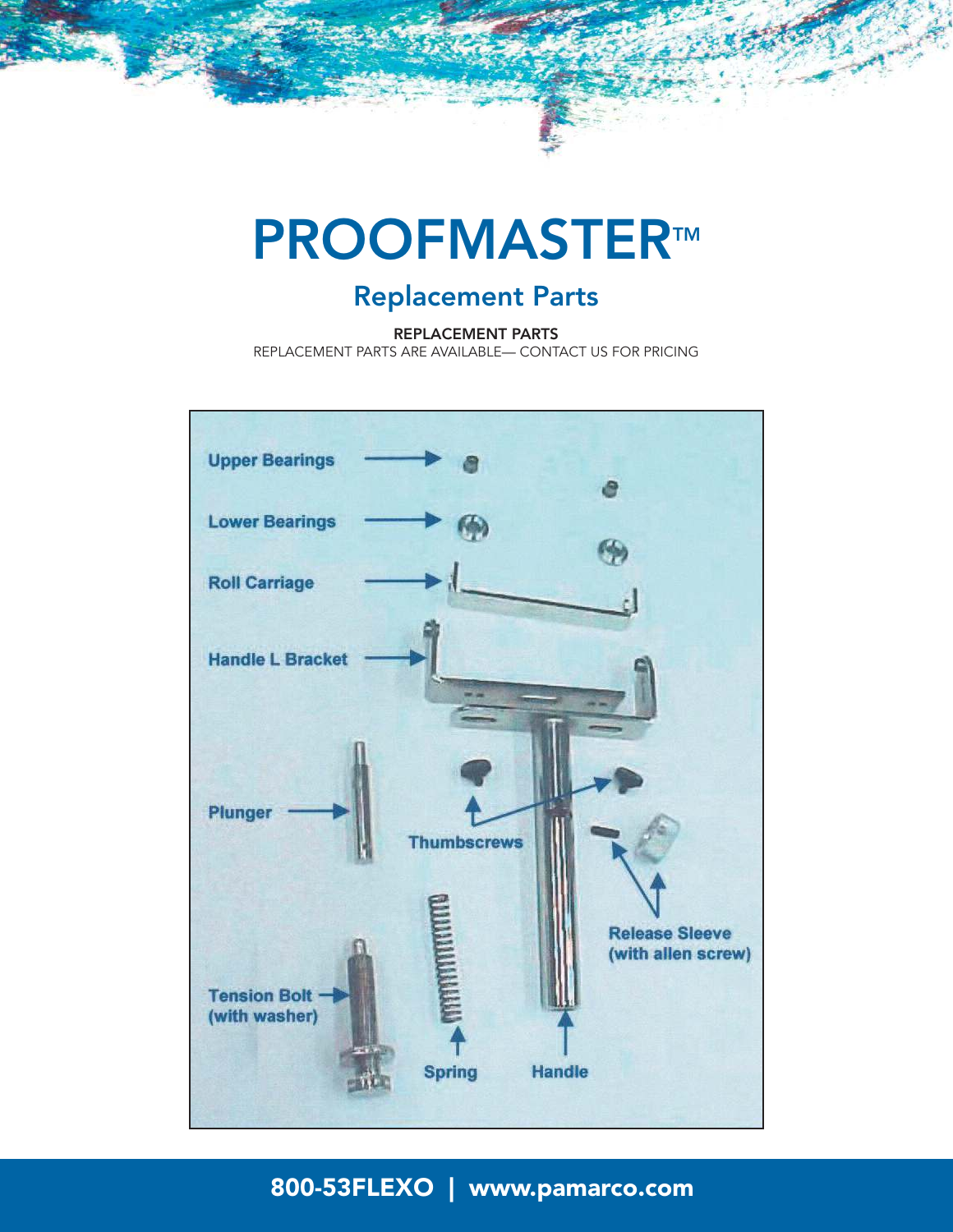# *LASERFLO* Engravings *LASERFLO* and *EVENFLO* Engraving Charts



|          | <b>LINESCREEN</b> | <b>VOLUME</b>       |                                    |  |
|----------|-------------------|---------------------|------------------------------------|--|
| Per Inch | (per CM)          | BCM/in <sup>2</sup> | (cm <sup>3</sup> /m <sup>2</sup> ) |  |
| 165      | (65)              | 9.4                 | (14.57)                            |  |
| 180      | (70)              | 6.8                 | (10.54)                            |  |
| 200      | (80)              | 7.9                 | (12.25)                            |  |
| 250      | (100)             | 7.2                 | (11.16)                            |  |
| 300      | (120)             | 4.5                 | (6.98)                             |  |
| 360      | (140)             | 5.0                 | (7.75)                             |  |
| 400      | (160)             | 3.7                 | (5.74)                             |  |
| 550      | (220)             | 2.7                 | (4.19)                             |  |
| 600      | (240)             | 2.5                 | (3.88)                             |  |
| 700      | (280)             | 2.2                 | (3.41)                             |  |
| 800      | (320)             | 1.8                 | 2.79                               |  |

Other linescreens and volumes are available from 120LPI to 800 LPI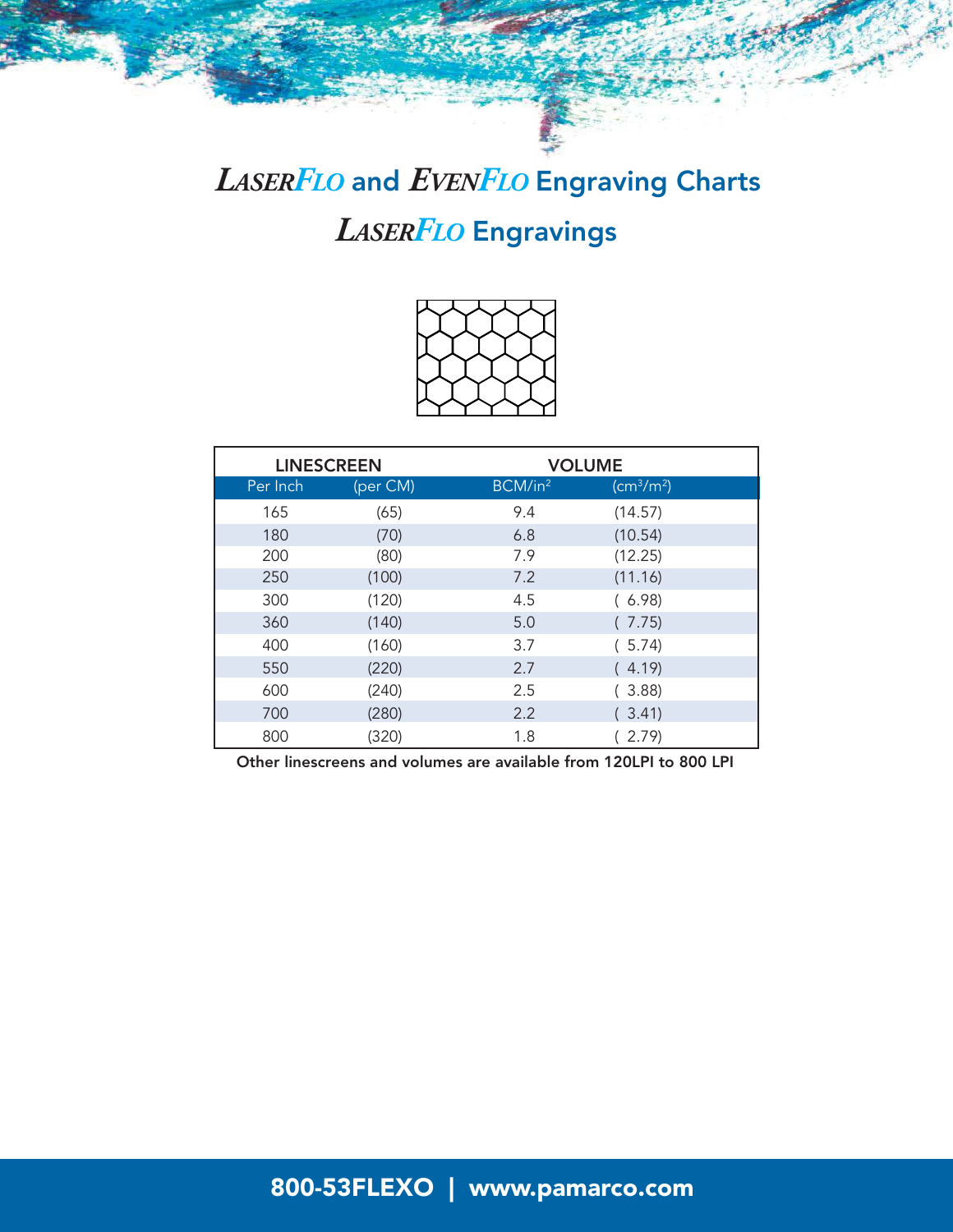## *EVENFLO* Mechanical Engraving Screen Selection Chart

## ROTO-FLO QUAD



| Tool Ref. |                              | <b>LPI</b> | Depth | Min. Volume | Max. Volume |
|-----------|------------------------------|------------|-------|-------------|-------------|
| 149       | $\overline{a}$               | 280        | 18.1  | 3.24        | 3.68        |
| 148       |                              | 280        | 29.1  | 6.38        | 7.25        |
| 165       | $\frac{1}{2}$                | 250        | 21.9  | 5.53        | 6.28        |
| 170       | $\frac{1}{2}$                | 250        | 29.4  | 6.60        | 7.50        |
| 156       | ÷                            | 200        | 24.2  | 6.17        | 7.02        |
| 106       |                              | 200        | 38.6  | 8.02        | 9.12        |
| 173       | ÷                            | 200        | 53.5  | 11.89       | 13.51       |
| 139       | -                            | 180        | 38.8  | 6.52        | 7.41        |
| 142       | $\overline{a}$               | 165        | 44.9  | 10.72       | 12.19       |
| 169       |                              | 150        | 59.1  | 12.44       | 14.14       |
| 171       | ÷                            | 150        | 60.2  | 14.50       | 16.48       |
| 138       | $\overline{\phantom{0}}$     | 140        | 58.0  | 12.63       | 14.36       |
| 143       | ÷                            | 140        | 70.0  | 18.44       | 20.95       |
| 146       |                              | 120        | 97.4  | 22.96       | 26.09       |
| 134       | $\overline{a}$               | 100        | 88.7  | 20.03       | 22.26       |
| 164       |                              | 85         | 133.3 | 30.20       | 33.56       |
| 140       | -                            | 55         | 145.0 | 34.31       | 38.13       |
| 148       | $\qquad \qquad \blacksquare$ | 55         | 173.0 | 42.04       | 46.71       |
| 124       | $\frac{1}{2}$                | 45         | 155.0 | 49.96       | 55.51       |
| 107       | $\frac{1}{2}$                | 45         | 170.0 | 56.12       | 62.36       |
| 175       |                              | 25         | 280.0 | 80.29       | 89.21       |

### ROTO-FLO PYRAMID



| <b>Tool Ref.</b> |    | <b>LPI</b> | Depth | Min. Volume | Max. Volume |
|------------------|----|------------|-------|-------------|-------------|
| 168              |    | 420        | 16.5  | 2.72        | 3.20        |
| 116              |    | 360        | 19.5  | 2.88        | 3.39        |
| 150              |    | 360        | 22.2  | 6.02        | 7.08        |
| 137              |    | 280        | 34.3  | 6.21        | 7.06        |
| 162              |    | 250        | 34.0  | 6.65        | 7.55        |
| 120              |    | 200        | 43.2  | 8.00        | 9.09        |
| 117              |    | 180        | 45.8  | 10.33       | 11.74       |
| 126              |    | 165        | 69.6  | 11.51       | 13.08       |
| 167              |    | 150        | 74.6  | 13.53       | 15.37       |
| 130              |    | 140        | 66.2  | 11.80       | 13.41       |
| 151              |    | 120        | 109.4 | 16.29       | 18.52       |
| 131              |    | 100        | 109.2 | 15.91       | 17.68       |
| 157              | ÷, | 85         | 103.0 | 18.48       | 20.53       |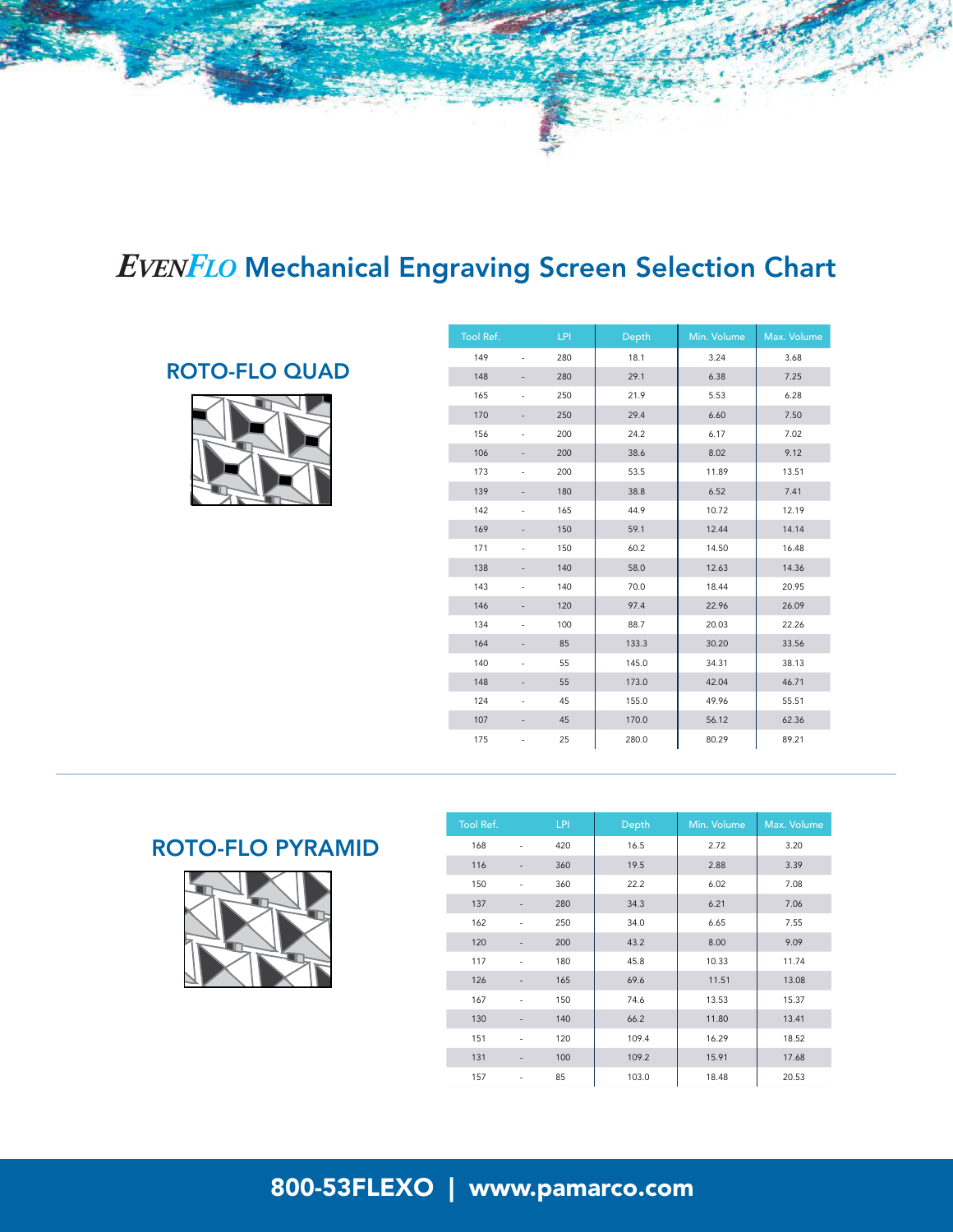# *EVENFLO* Mechanical Engraving Screen Selection Chart, cont.

## PYRAMID



| Tool Ref.      |                | LPI | Depth   | Min. Volume | Max. Volume |
|----------------|----------------|-----|---------|-------------|-------------|
| 129            |                | 600 | 10.9    | 1.77        | 2.08        |
| $\overline{c}$ |                | 550 | 19.5    | 2.88        | 3.39        |
| 150            |                | 360 | 6.2     | 1.31        | 1.54        |
| 27             | $\overline{a}$ | 400 | 11.7    | 2.39        | 2.82        |
| 44             | $\overline{a}$ | 360 | 13.3    | 2.31        | 2.72        |
| 113            |                | 360 | 15.9    | 2.80        | 3.30        |
| 98             | L              | 360 | 21.8    | 4.33        | 5.09        |
| 87             |                | 300 | 16.4    | 3.03        | 3.56        |
| 20             | L,             | 250 | 21.7    | 3.23        | 3.67        |
| 39             |                | 250 | 24.3    | 5.52        | 6.27        |
| 53             | L,             | 220 | 27.1    | 4.85        | 5.51        |
| 66             |                | 200 | 23.5    | 4.57        | 5.19        |
| 34             |                | 180 | 21.8    | 4.11        | 4.67        |
| 49             |                | 180 | 25.5    | 5.26        | 5.97        |
| 14             |                | 165 | 41.0    | 8.78        | 9.98        |
| 63             |                | 165 | 59.7    | 11.74       | 13.34       |
| 61             | L              | 150 | 42.2    | 8.29        | 9.42        |
| 76             |                | 140 | 74.3    | 14.47       | 16.45       |
| 50             | $\overline{a}$ | 130 | 46.9    | 9.89        | 11.24       |
| 80             |                | 120 | 66.1    | 13.27       | 15.08       |
| 9              |                | 110 | 67.3    | 13.86       | 15.75       |
| 88             | $\overline{a}$ | 100 | 81.7    | 16.09       | 17.88       |
| 41             |                | 88  | 105.4   | 20.02       | 22.24       |
| 56             | i,             | 75  | 120.0   | 22.72       | 25.25       |
| 5              | $\overline{a}$ | 70  | 98.2    | 28.87       | 23.19       |
| 30             |                | 65  | 150.3   | 30.09       | 33.43       |
| 89             | $\overline{a}$ | 60  | 157.9   | 30.08       | 33.43       |
| 64             |                | 55  | 152.8   | 30.55       | 33.95       |
| 25             | $\overline{a}$ | 50  | 178.0   | 35.18       | 84.92       |
| 81             |                | 44  | 215.0   | 42.78       | 47.53       |
| 15             |                | 36  | 300.0   | 59.49       | 66.10       |
| 59             |                | 28  | 365.0   | 73.39       | 81.54       |
| 18             | Ĭ.             | 24  | 365.0   | 72.08       | 80.08       |
| 161            | L,             | 20  | 420.0   | 72.77       | 80.85       |
| 36             |                | 20  | 510.0   | 99.52       | 110.57      |
| 51             |                | 16  | 650.0   | 125.17      | 139.07      |
| 60             |                | 12  | 885.0   | 167.36      | 185.96      |
| 36             |                | 7.5 | 1200.00 | 254.64      | 282.93      |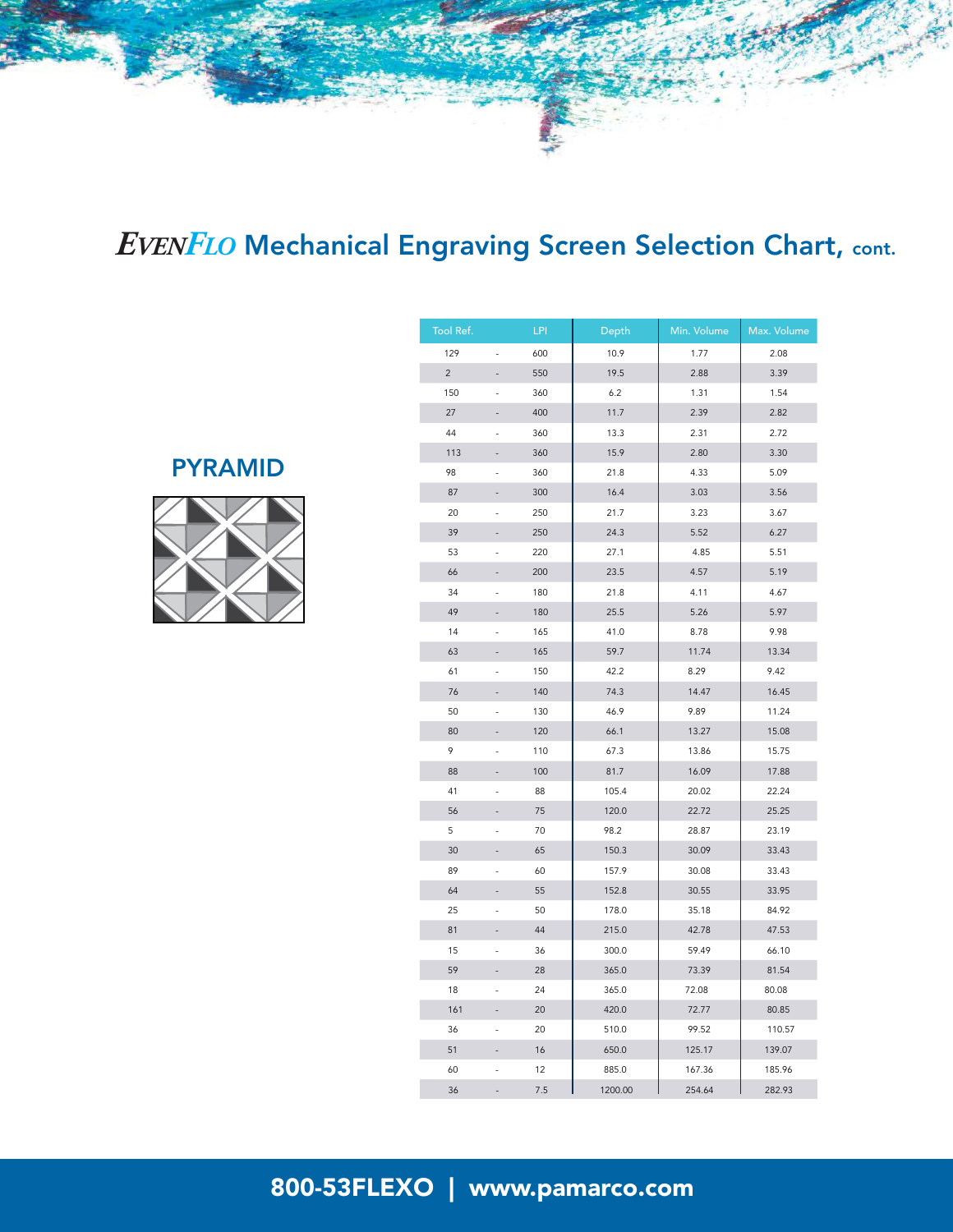# *EVENFLO* Mechanical Engraving Screen Selection Chart, cont.

**QUAD** 



| Tool Ref.      |                | <b>LPI</b> | Depth | Min. Volume | Max. Volume |
|----------------|----------------|------------|-------|-------------|-------------|
| 63             |                | 200        | 31.6  | 6.63        | 7.53        |
| 106            |                | 200        | 40.6  | 8.35        | 9.49        |
| 90             | L,             | 180        | 36.7  | 9.14        | 10.39       |
| 33             |                | 180        | 49.0  | 14.20       | 16.13       |
| 13             |                | 165        | 55.0  | 14.23       | 16.17       |
| 71             |                | 150        | 55.2  | 14.09       | 16.01       |
| 204            | L,             | 150        | 80.8  | 18.24       | 20.73       |
| 18             |                | 140        | 81.5  | 22.82       | 25.93       |
| 15             | L.             | 125        | 147.3 | 12.67       | 14.40       |
| 43             |                | 120        | 78.2  | 16.95       | 19.26       |
| 16             | ÷              | 130        | 78.0  | 19.05       | 21.65       |
| 94             |                | 120        | 94.8  | 19.74       | 22.43       |
| 35             | L,             | 110        | 89.2  | 18.27       | 20.77       |
| 46             |                | 110        | 87.6  | 20.25       | 23.01       |
| 12             | L,             | 100        | 134.0 | 27.31       | 30.34       |
| $\overline{7}$ |                | 95         | 106.7 | 29.06       | 32.29       |
| 55             | L,             | 85         | 102.2 | 27.09       | 30.10       |
| 152            |                | 85         | 117.3 | 29.18       | 32.42       |
| 47             | L,             | 75         | 139.0 | 34.84       | 38.71       |
| 8              |                | 70         | 133.5 | 26.18       | 29.09       |
| 33             |                | 65         | 106.2 | 35.16       | 39.07       |
| 54             |                | 65         | 186.3 | 43.32       | 48.13       |
| 77             |                | 55         | 133.7 | 39.53       | 43.92       |
| 51             |                | 55         | 210.0 | 48.36       | 53.73       |
| 153            | L,             | 45         | 172.0 | 48.19       | 53.55       |
| 65             |                | 45         | 173.0 | 53.04       | 58.93       |
| 159            |                | 35         | 186.0 | 60.25       | 66.94       |
| 24             |                | 35         | 235.0 | 75.94       | 84.38       |
| 73             |                | 30         | 215.0 | 80.07       | 88.96       |
| 90             |                | 25         | 382.0 | 84.70       | 94.11       |
| 11             | L,             | 25         | 315.0 | 95.10       | 105.67      |
| 68             |                | 20         | 365.0 | 128.86      | 143.18      |
| 42             |                | 17         | 425.0 | 149.21      | 165.79      |
| 48             |                | 16         | 675.0 | 168.48      | 188.31      |
| 86             |                | 10         | 375.0 | 156.93      | 174.37      |
| 78             | $\overline{a}$ | 10         | 500.0 | 189.62      | 210.69      |